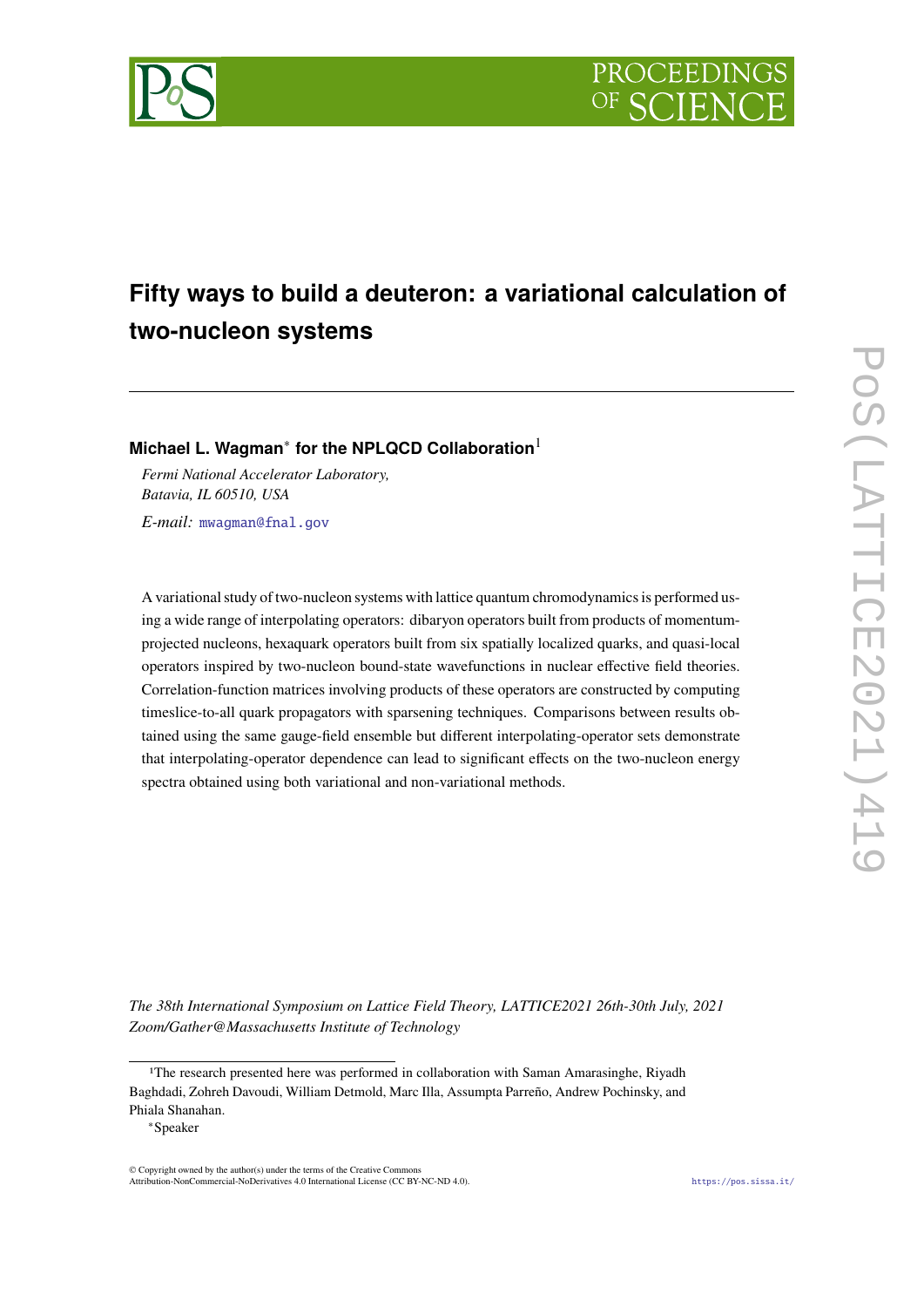### **1. Introduction**

Accurately disentangling ground- and excited-state effects in Euclidean correlation functions is a critical but challenging step in lattice quantum chromodynamics (LQCD) calculations of the energy spectra of hadrons and nuclei, matrix elements of electroweak and beyond-Standard-Model currents, and other observables. For asymptotically large Euclidean time separations  $t$ , correlation functions involving arbitrary "source" and "sink" operators approach proportionality to  $e^{-tE_0}$  with excited-state effects suppressed by  $O(e^{-t\delta})$ , where  $\delta \equiv E_1 - E_0$  is the energy gap between the ground state and the first excited state. Although large Euclidean time separations can therefore be used to suppress excited-state effects in principle, LQCD calculations of multi-nucleon systems are particularly computationally challenging because of an exponential signal-to-noise problem that becomes more severe for larger  $t$ , lighter quark masses, and larger baryon-number systems  $[1-$ [5\]](#page-9-1). Energy gaps between the ground state and excited states are small for nuclear systems in large volumes, because unbound finite volume (FV) states have energies that approach threshold like powers of  $1/L$  for large spatial extents  $L$  [\[6\]](#page-9-2). The combination of these effects has made achieving LQCD calculations with  $t \gg \delta^{-1}$  $t \gg \delta^{-1}$  $t \gg \delta^{-1}$  unfeasible with current algorithms.<sup>1</sup> Understanding the systematic uncertainties associated with determinations of FV energy spectra determined using correlation functions with  $t \leq \delta^{-1}$  is crucial for providing LQCD calculations of nuclear systems with fully quantified uncertainties.

Variational methods, in which solutions to generalized eigenvalue problems (GEVP) are used to obtain orthogonal sets of approximate energy eigenstates, provide determinations of energy spectra from correlation functions that are guaranteed to provide upper bounds on the true energy spectra for arbitrary  $t$  [\[15–](#page-10-0)[17\]](#page-10-1). If a set of interpolating operators that significantly overlaps with all energy eigenstates below a threshold excitation energy  $\Delta$  can be constructed, then variational methods can suppress excited-state effects on ground-state energy determinations from  $O(e^{-t\delta})$  to  $O(e^{-t\Delta})$  [\[17\]](#page-10-1). However, since the structure of QCD energy eigenstates is not known *a priori*, it is non-trivial to determine whether a given interpolating operator set has sufficient overlap with all low-energy states below a given  $\Delta$  and thereby quantitatively estimate the excited-state contamination present in ground-state energy determinations.

The first variational LOCD studies investigated the baryon-number  $B = 0$  and  $B = 1$  sectors using single-hadron glueball, meson, and baryon interpolating operators [\[16,](#page-10-2) [18,](#page-10-3) [19\]](#page-10-4). Construction of multi-hadron interpolating operators is more computationally challenging and was enabled more recently through the development of efficient algorithms for calculating approximate all-to-all quark propagators, namely the Laplacian Heaviside or "distillation" method [\[20\]](#page-10-5) and the stochastic Laplacian Heaviside [\[21\]](#page-10-6) method. It was observed for both  $B = 0$  [\[22,](#page-10-7) [23\]](#page-10-8) and  $B = 1$  [\[24,](#page-10-9) [25\]](#page-11-0) systems with energies close to resonances or particle production thresholds that interpolating-operator sets including only single-hadron or multi-hadron operators can lead to inconsistent determinations of energy spectra with "missing energy levels" when compared to results obtained using larger interpolating-operator sets.

<span id="page-1-0"></span><sup>1</sup>An alternative approach based on determining nuclear potentials from Bethe-Salpeter wavefunctions of multi-baryon systems [\[7,](#page-9-3) [8\]](#page-9-4) is argued to avoid the need to achieve  $t \gg \delta^{-1}$  to remove contamination from "elastic" excited states [\[9\]](#page-9-5); however, short-distance features of the resulting potentials depend on the choice of sink interpolating operator [\[10\]](#page-9-6) and the systematic uncertainties in this approach cannot be quantitatively estimated [\[10–](#page-9-6)[14\]](#page-10-10).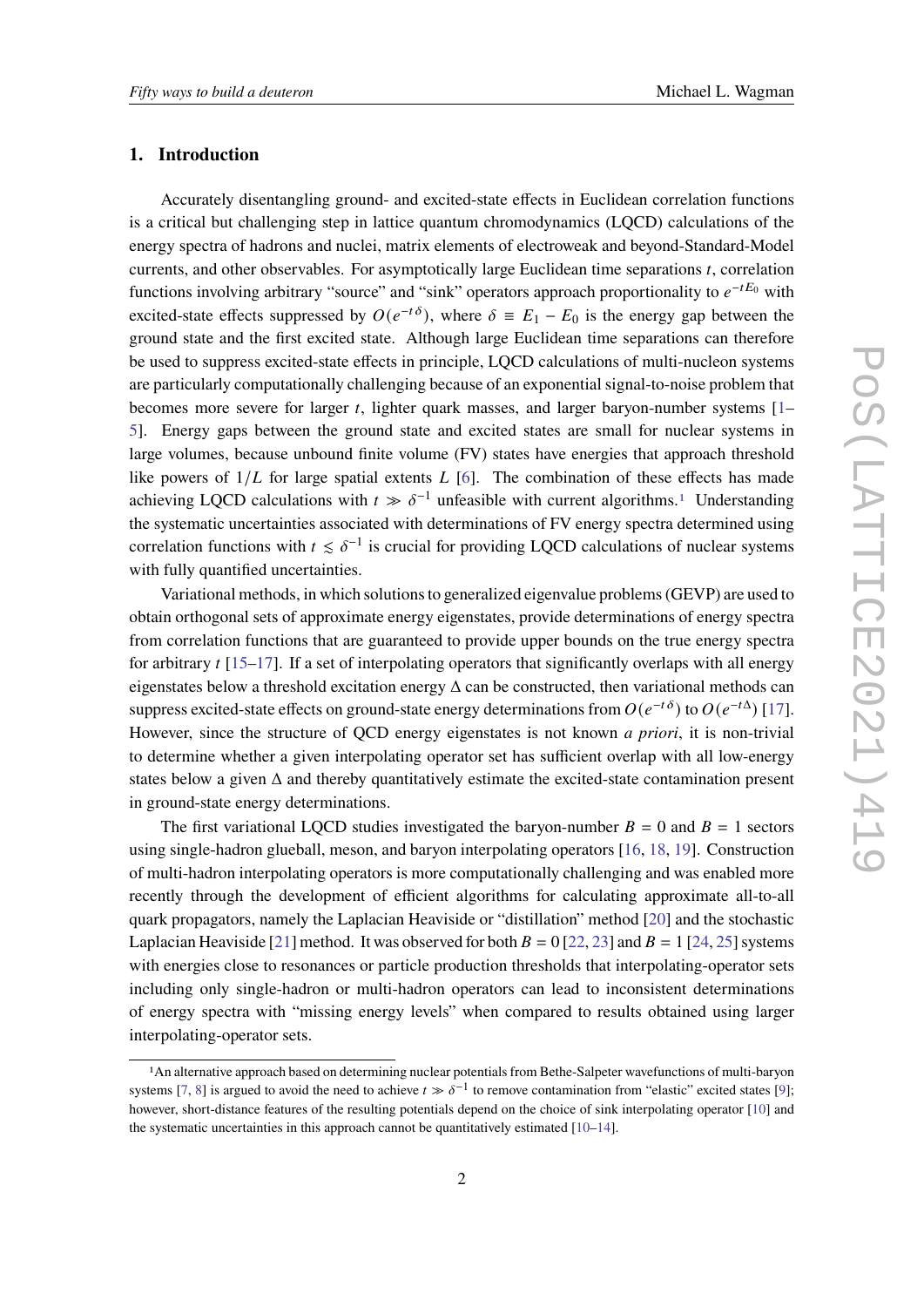Early calculations of the energy spectra of  $B \ge 2$  systems [\[26–](#page-11-1)[33\]](#page-11-2) and nuclear matrix elements reviewed in Ref. [\[5\]](#page-9-1) employed asymmetric correlation functions involving single-hadron sources and multi-hadron sinks that can be calculated using efficient contraction algorithms [\[34,](#page-11-3) [35\]](#page-11-4) but do not provide variational upper bounds on energy levels. The first variational study of  $B = 2$ systems was reported by Francis et al. in Ref. [\[36\]](#page-11-5) and performed calculations in several boosted frames of  $2 \times 2$  positive-definite, Hermitian correlation-function matrices involving single-hadron interpolating operators as well as symmetric multi-hadron correlation functions computed using the stochastic Laplacian Heaviside method. Variational studies have also been performed by Hörz et al. in Ref. [\[37\]](#page-11-6) and Green et al. in Ref. [\[38\]](#page-12-0) in which 2 or 3 multi-hadron interpolating operators were used to build positive-definite Hermitian correlation-function matrices in several boosted frames. The results of these variational studies are in tension with results from asymmetric correlation functions, although different calculations involve different discretizations and quark masses, and it was suggested in Ref. [\[38\]](#page-12-0) that lattice spacing artifacts may contribute to the discrepancies.

This work presents a variational study of  $B = 2$  systems in which sparsening methods [\[39,](#page-12-1) [40\]](#page-12-2) and highly optimized codes using the Tiramisu [\[41\]](#page-12-3) compiler framework are used to enable efficient calculations of positive-definite Hermitian correlation-function matrices including both single- and multi-hadron interpolating operators with dimensionalities as large as  $16 \times 16$  in the isospin  $I = 1$  "dineutron" channel and  $42 \times 42$  in the  $I = 0$  "deuteron" channel. The asymmetric correlation functions studied in previous works appear as particular off-diagonal entires of these correlation-function matrices and a subset of the gauge-field ensemble used in Refs. [\[28,](#page-11-7) [31,](#page-11-8) [33\]](#page-11-2) is used here, enabling direct comparisons of results obtained using asymmetric correlation functions and variational methods on the same gauge-field ensemble. The methods and results of this study are summarized below and detailed in Ref. [\[42\]](#page-12-4).

# **2. Interpolating operators**

### **2.1 Nucleon operators**

Standard proton interpolating operators with  $B = 1$  and  $I = 1/2$  that transform in the  $\Gamma_J = G^+$ 1 irrep of the double-cover of the cubic group can be expressed in the Dirac basis (see Ref. [\[43\]](#page-12-5)) as

$$
p_{\sigma g}(x) = \varepsilon^{abc} \frac{1}{\sqrt{2}} \left[ u_{\zeta g}^a(x) (C\gamma_5 P_+)_{\zeta \xi} d_{\xi g}^b(x) - d_{\zeta g}^a(x) (C\gamma_5 P_+)_{\zeta \xi} u_{\xi g}^b(x) \right] \times \left[ P_+ (1 - (-1)^\sigma i \gamma_1 \gamma_2) \right]_{\sigma \zeta} u_{\zeta g}^c(x), \tag{1}
$$

<span id="page-2-0"></span>where  $\sigma \in \{0, 1\}$  labels the row of  $G_1^+$ <sup>+</sup> corresponding to the proton spin,  $q_{\zeta g}^a(x)$  denotes a quark field of flavor  $q \in \{u, d\}$  with  $SU(3)$  color indices a, b, c, Dirac spinor indices  $\zeta, \xi$ , and labels g specifying the gauge-invariant Gaussian smearing [\[44\]](#page-12-6),  $C = \gamma_2 \gamma_4$ ,  $\gamma_5 = \gamma_1 \gamma_2 \gamma_3 \gamma_4$ , and  $P_+ \equiv \left(\frac{1+\gamma_4}{2}\right)$  $\frac{+\gamma_4}{2}\Big)$ is a positive-parity projector. Neutron operators  $n_{\sigma\varrho}(x)$  are defined by Eq. [\(1\)](#page-2-0) with  $u \leftrightarrow d$ , and the isodoublet nucleon operator is  $N_{\sigma g} \equiv (p_{\sigma g}(x), n_{\sigma g}(x))^T$ .

Projection to a definite center-of-mass momentum  $\vec{P}_{\mathfrak{c}}$  is accomplished by multiplying  $N_{\sigma g}(\vec{x},t)$ by  $e^{i\vec{P}_x \cdot \vec{x}}$  and summing over the set of spatial lattice sites  $\Lambda$ . The propagator sparsening algorithm introduced in Ref. [\[39\]](#page-12-1) significantly reduces the computational cost of this summation and more costly summations arising for multi-hadron interpolating operators. Sparsened plane-wave spatial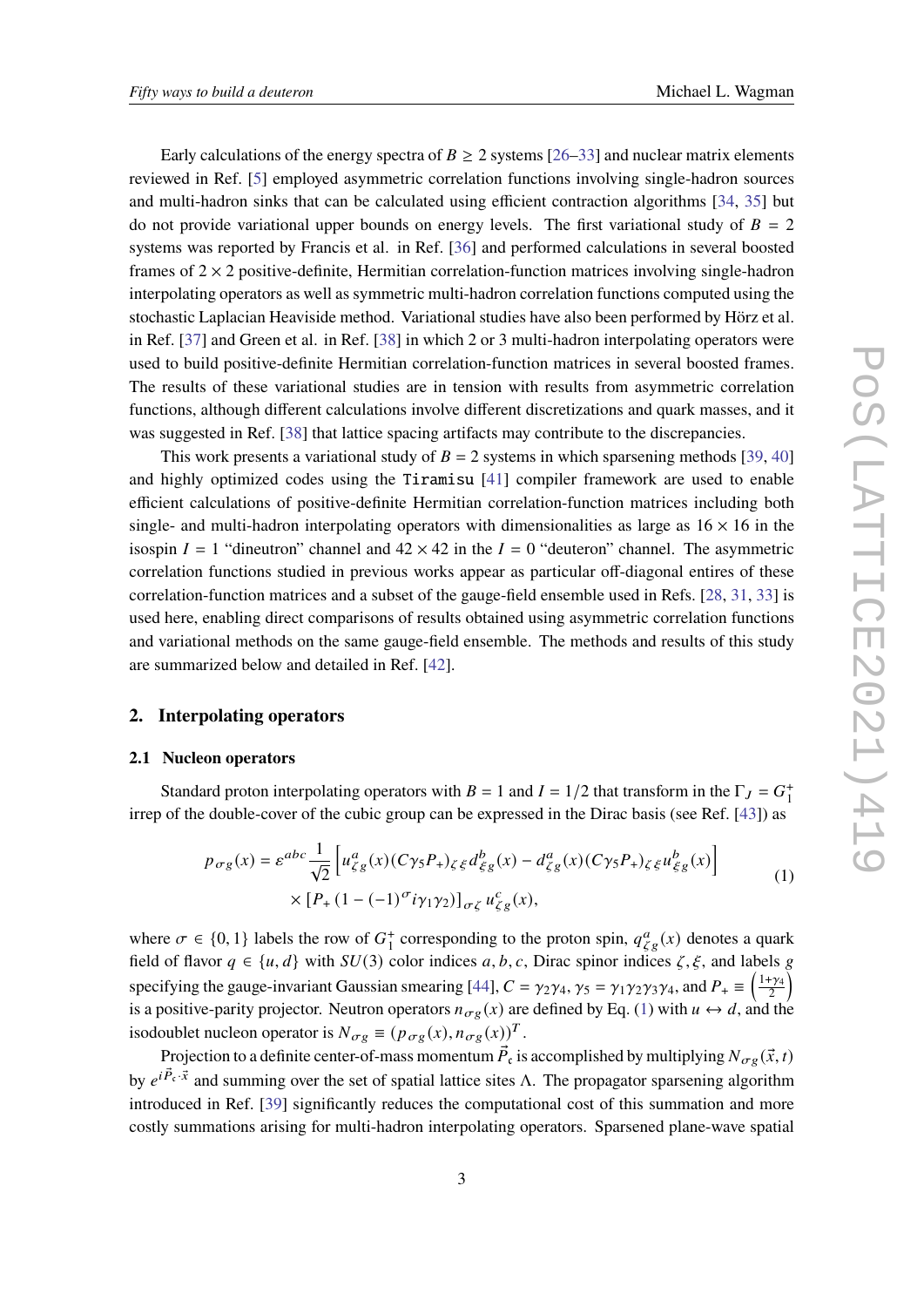wavefunctions are defined to only have support on a cubic sublattice  $\Lambda_S \subset \Lambda$  defined as

$$
\Lambda_{\mathcal{S}} = \{ (x_1, x_2, x_3) \mid 0 \le x_k < L, \ x_k \equiv 0 \ (\text{mod } \mathcal{S}) \},\tag{2}
$$

where lattice units are used and  $S \in \mathbb{Z}$  is the ratio of the number of full and sparse lattice sites in each spatial dimension. Momentum-projected nucleon operators are defined as

$$
N_{\sigma\mathfrak{c}g}(t) = \sum_{\vec{x}\in\Lambda_{\mathcal{S}}} \psi_{\mathfrak{c}}^{[N]}(\vec{x}) N_{\sigma g}(\vec{x}, t),\tag{3}
$$

where  $\psi_{\mathfrak{c}}^{[N]}$  $\[\vec{c}^{[N]}(\vec{x}) \equiv e^{i \vec{P}_c} \Big|_{\Lambda_S}$  is the spatial wavefunction with support restricted to the sparse lattice. Sparsening with  $S > 1$  leads to incomplete Fourier projection in which operators overlap with momenta whose components differ from  $\vec{P}_c$  by multiples of  $\frac{2\pi}{S}$ . Sparsening therefore leads to the appearance of additional excited-state contamination in correlation functions, but these effects can be mitigated by taking  $t \gg \frac{2\pi}{S}$ , which, assuming  $S \ll L$ , is easier to achieve in practice than suppression of excited-state effects in multi-hadron correlation functions.

# **2.2 Hexaquark operators**

Local six-quark operators, or "hexaquark operators," can be constructed from products of two nucleon operators with Gaussian smeared quark fields centered about the same lattice site,

<span id="page-3-0"></span>
$$
H_{\rho cg}(t) = \sum_{\vec{x} \in \Lambda_S} \psi_{c}^{[H]}(\vec{x}) \sum_{\sigma, \sigma'} \nu^{\rho}_{\sigma \sigma'} \frac{1}{\sqrt{2}} \left[ p_{\sigma g}(\vec{x}, t) n_{\sigma' g}(\vec{x}, t) + (-1)^{1 - \delta_{\rho 0}} n_{\sigma g}(\vec{x}, t) p_{\sigma' g}(\vec{x}, t) \right],
$$
\n(4)

where  $\psi_{\mathfrak{c}}^{[H]}$  $\begin{bmatrix} [H] \\ \vec{x} \end{bmatrix} \equiv e^{i \vec{P}_c} \Big|_{\Delta_S}, \rho \in \{0, \ldots, 3\}$  labels the row of  $G_1^+$  $^{+}_{1} \otimes G^{+}_{1}$  $i_1^+ = A_1^+$  $T_1^+ \oplus T_1^+$  $_1^+$ , and projection to spin-singlet ( $\rho = 0$ ) and spin-triplet ( $\rho \in \{1, 2, 3\}$ ) operators is achieved using

$$
v^{0}_{\sigma\sigma'} = \frac{1}{\sqrt{2}} (\delta_{\sigma 0}\delta_{\sigma' 1} - \delta_{\sigma 1}\delta_{\sigma' 0}), \qquad v^{1}_{\sigma\sigma'} = \delta_{\sigma 0}\delta_{\sigma' 0},
$$
  

$$
v^{2}_{\sigma\sigma'} = \frac{1}{\sqrt{2}} (\delta_{\sigma 0}\delta_{\sigma' 1} + \delta_{\sigma 1}\delta_{\sigma' 0}), \qquad v^{3}_{\sigma\sigma'} = \delta_{\sigma 1}\delta_{\sigma' 1}.
$$
  
(5)

Hexaquark correlation functions are efficiently calculated by using quark-exchange symmetry to reduce the number of terms in a sparse tensor representation of the operators as in Ref. [\[35\]](#page-11-4).

#### **2.3 Dibaryon operators**

Six-quark operators can also be constructed from products of momentum projected baryon operators. These "dibaryon operators" are defined analogously to Eq. [\(4\)](#page-3-0) as

<span id="page-3-1"></span>
$$
D_{\rho mg}(t) = \sum_{\vec{x}_1, \vec{x}_2 \in \Lambda_S} \psi_{m}^{[D]}(\vec{x}_1, \vec{x}_2) \sum_{\sigma, \sigma'} v_{\sigma \sigma'}^{\rho} \frac{1}{\sqrt{2}} \left[ p_{\sigma g}(\vec{x}_1, t) n_{\sigma' g}(\vec{x}_2, t) + (-1)^{1 - \delta_{\rho 0}} n_{\sigma g}(\vec{x}_1, t) p_{\sigma' g}(\vec{x}_2, t) \right],
$$
\n(6)

which include bilocal spatial wavefunctions labeled by m that are defined by

<span id="page-3-2"></span>
$$
\psi_{\mathfrak{m}}^{[D]}(\vec{x}_1, \vec{x}_2) = \frac{1}{\sqrt{2}} \left[ e^{i \left( \frac{\vec{P}_{\mathfrak{m}}}{2} + \vec{k}_{\mathfrak{m}} \right) \cdot \vec{x}_1} e^{i \left( \frac{\vec{P}_{\mathfrak{m}}}{2} - \vec{k}_{\mathfrak{m}} \right) \cdot \vec{x}_2} + e^{i \left( \frac{\vec{P}_{\mathfrak{m}}}{2} + \vec{k}_{\mathfrak{m}} \right) \cdot \vec{x}_2} e^{i \left( \frac{\vec{P}_{\mathfrak{m}}}{2} - \vec{k}_{\mathfrak{m}} \right) \cdot \vec{x}_1} \right]. \tag{7}
$$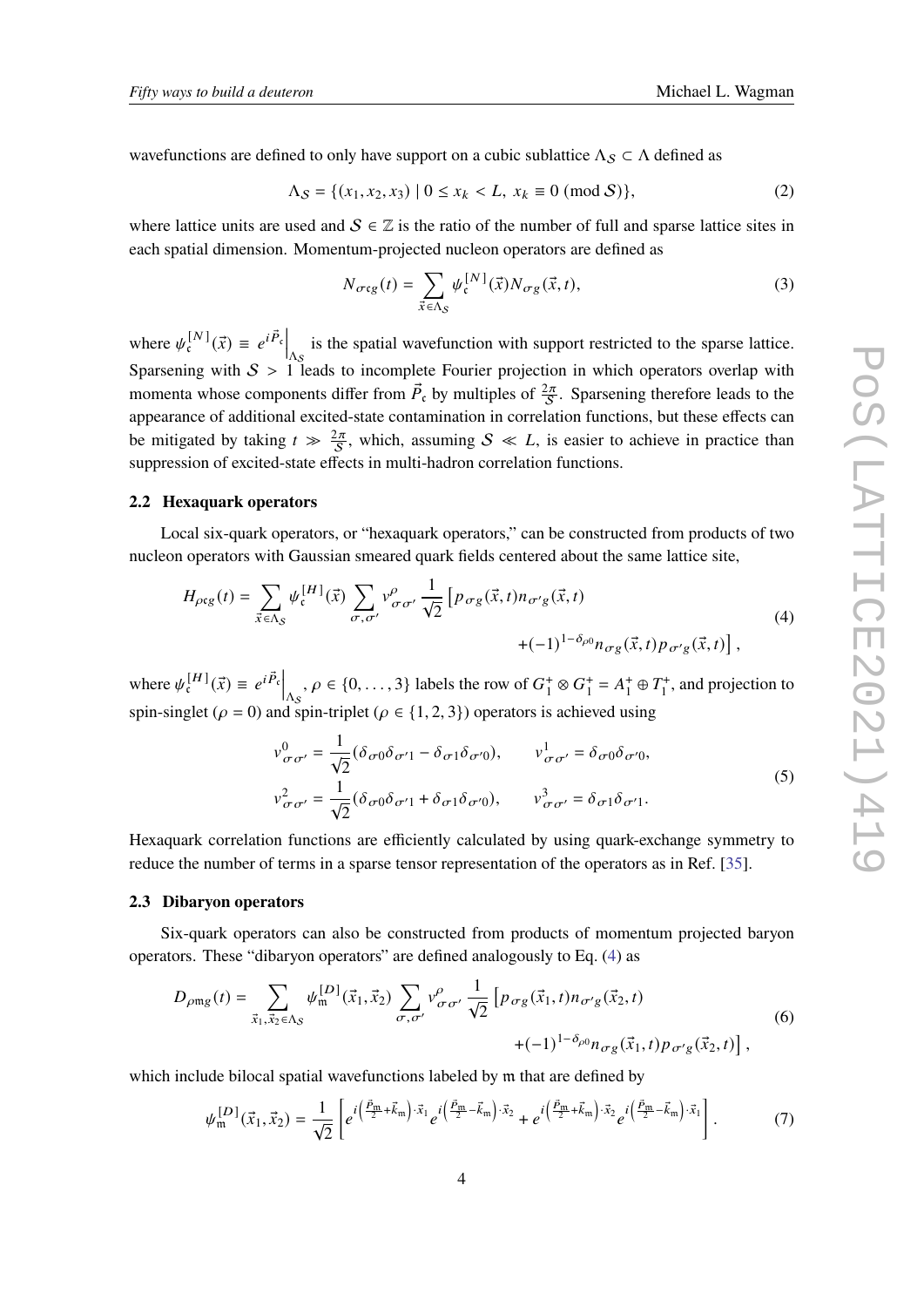To project dibaryon operators into cubic irreps, it is convenient to first form linear combinations of dibaryon operators within the same relative momentum "shell"  $\frak s(\frak m)\equiv \vec k_{\frak m}\cdot\vec k_{\frak m}$  that lead to spatial wavefunctions that transform in a particular irrep  $\Gamma_\ell$  (analogous to infinite-volume orbital angular momentum). The linear combinations required for  $s \le 6$  are presented in Refs. [\[42,](#page-12-4) [45\]](#page-12-7). Dibaryon operators with definite  $\Gamma_J$ , the FV analog of total angular momentum, can then be constructed using Clebsch-Gordon coefficients for  $\Gamma_J = \Gamma_\ell \otimes \Gamma_S$ , where  $\Gamma_S$  is the irrep associated with the twonucleon spin as for hexaquark operators above, which are presented in Ref. [\[43\]](#page-12-5). Sparsening leads to excited-state contamination from systems with center-of-mass momentum equal to  $\vec{k}_m \pm \left(\frac{2\pi}{S}\right)\vec{e}_i$ for  $i \in \{1, 2, 3\}$ . These effects are less suppressed than in the single-nucleon case, but they are still expected to be negligible compared to other excited-state effects for  $S \ll L$  as detailed in Ref. [\[42\]](#page-12-4).

It is computationally efficient to first calculate correlation-function matrices involving dibaryon operators with plane-wave spatial wavefunctions as in Eq. [\(6\)](#page-3-1) and subsequently perform a changeof-basis that projects the source and sink operators to definite  $\Gamma$ <sub> $I$ </sub>. This is because the wavefunctions in Eq. [\(7\)](#page-3-2) factorize into (a sum of two) products of independent wavefunctions for each baryon, and correlation functions can therefore be calculated by first constructing "baryon blocks" in which the sums over the spatial locations of each baryon are performed independently. Expressing correlation functions as a product of the resulting sums instead of a sum of products reduces the computational cost of constructing dibaryon correlation functions from  $O(L_S^{12})$  to  $O(L_S^9)$  and gives a factor of  $10^5$ cost reduction in the numerical study described below.

#### **2.4 Quasi-local operators**

In low-energy effective thoeries and phenomenological nuclear models with nucleon degrees of freedom, the deuteron is described as a loosely bound two-nucleon system with a spatial wavefunction that decays exponentially for large separations of the nucleons. One may worry that both local hexaquark operators and dibaryon operators whose wavefunctions are not suppressed for large nucleon separations might have small overlap with such a loosely bound state. "Quasi-local" interpolating operators that more closely resemble FV EFT expectations for the deuteron wavefunction can be defined by

$$
Q_{\rho qg}(t) = \sum_{\vec{x}_1, \vec{x}_2 \in \Lambda_S} \psi_q^{\{Q\}}(\vec{x}_1, \vec{x}_2, \vec{R}) \sum_{\sigma, \sigma'} v_{\sigma \sigma'}^{\rho} \frac{1}{\sqrt{2}} \left[ p_{\sigma g}(\vec{x}_1, t) n_{\sigma' g}(\vec{x}_2, t) + (-1)^{1 - \delta_{\rho 0}} n_{\sigma g}(\vec{x}_1, t) p_{\sigma' g}(\vec{x}_2, t) \right],
$$
\n(8)

with wavefunctions with an exponential localization scale labeled by q

$$
\psi_q^{\{Q\}}(\vec{x}_1, \vec{x}_2, \vec{R}) = \frac{1}{L_S^3} \sum_{\tau \in \mathbb{T}_S} e^{-\kappa_q |\tau(\vec{x}_1) - \vec{R}|} e^{-\kappa_q |\tau(\vec{x}_2) - \vec{R}|},\tag{9}
$$

where  $\mathbb{T}_{\mathcal{S}}$  is the set of translations by multiples of the sparse lattice spacing and  $\vec{R}$  is an arbitrary parameter specifying the center of the two-nucleon system before translation averaging. By performing the sum over translations only at the sink, correlation functions involving quasi-local operators can be constructed using wavefunctions that factorize into a product of independent spatial wavefunctions for each nucleon at the source and can therefore be efficiently calculated using the same baryon block algorithm that is applied to construct dibaryon correlation functions.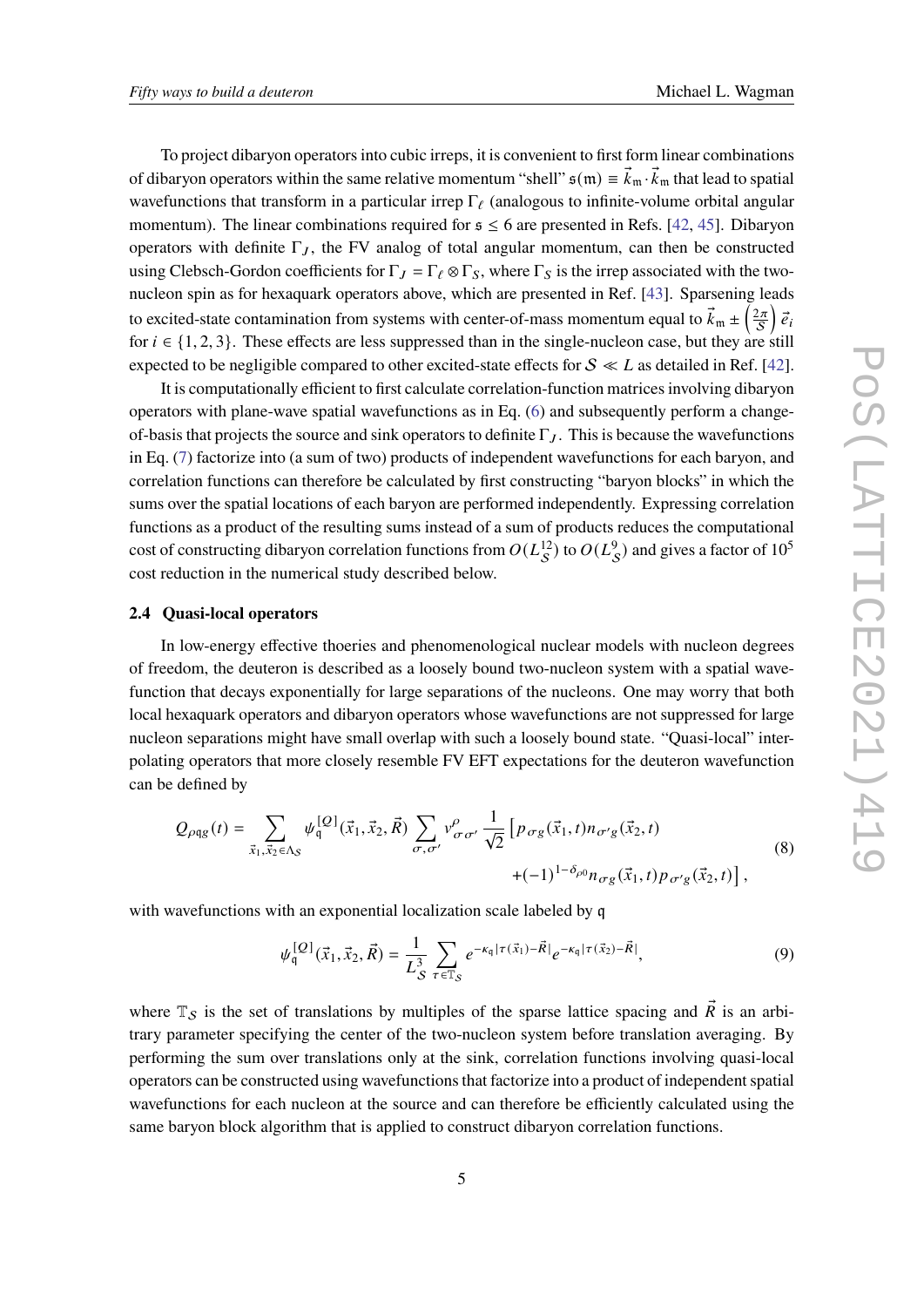### **3. Variational methods**

Given a set S of interpolating operators generically denoted by  $\chi, \chi'$ , an equal-sized set of approximately orthogonal interpolating operators that dominantly overlap with a single energy eigenstate can be obtained by solving the GEVP [\[16,](#page-10-2) [17\]](#page-10-1),

$$
\sum_{\chi'} C_{\chi\chi'}^{(B,I,\Gamma_J)}(t) v_{n\chi'}^{(B,I,\Gamma_J,\mathbb{S})}(t,t_0) = \lambda_n^{(B,I,\Gamma_J,\mathbb{S})}(t,t_0) \sum_{\chi'} C_{\chi\chi'}^{(B,I,\Gamma_J)}(t_0) v_{n\chi'}^{(B,I,\Gamma_J,\mathbb{S})}(t,t_0),\tag{10}
$$

where  $(B, I, \Gamma_J)$  denotes the baryon number, isospin, and cubic irrep of each state,  $\lambda_0^{(B, I, \Gamma_J, \mathbb{S})}$   $(t, t_0)$ are the eigenvalues,  $v_{n\chi'}^{(B,I,\Gamma_J,\mathbb{S})}(t,t_0)$  are the eigenvectors, and  $t_0$  is a reference time that can be for example a fixed  $t$ -independent value or a fixed fraction of  $t$ . Correlation functions for these approximate energy eigenstates can then be constructed as

$$
\widehat{C}_{n}^{(B,I,\Gamma_{J},\mathbb{S})}(t) = \sum_{\chi\chi'} \nu_{n\chi}^{(B,I,\Gamma_{J},\mathbb{S})}(t_{\text{ref}},t_{0})^{*} C_{\chi\chi'}^{(B,I,\Gamma_{J})}(t) \nu_{n\chi'}^{(B,I,\Gamma_{J},\mathbb{S})}(t_{\text{ref}},t_{0}),
$$
\n(11)

where  $t_{\text{ref}}$  is a reference time. Taking  $t_0$  and  $t_{\text{ref}}$  to be fixed parameters independent of t guarantees that  $\hat{C}_n^{(B,I,\Gamma_J,\mathbb{S})}(t)$  has a spectral representation with positive-definite contributions from each state,

$$
\widehat{C}_{n}^{(B,I,\Gamma_{J},\mathbb{S})}(t) = \sum_{m} \left| \sum_{\chi} \nu_{n\chi}^{(B,I,\Gamma_{J},\mathbb{S})} (t_{\text{ref}},t_{0})^{*} Z_{m\chi}^{(B,I,\Gamma_{J})} \right|^{2} e^{-t E_{m}^{(B,I,\Gamma_{J})}}, \qquad (12)
$$

which guarantees that effective energies  $E_n^{(B,I,\Gamma_J,\mathbb{S})}(t) = \ln\left(\frac{\hat{C}_n^{(B,I,\Gamma_J,\mathbb{S})}(t)}{\hat{C}_n^{(B,I,\Gamma_J,\mathbb{S})}(t)}\right)$  $\overline{\widehat{C}_n^{(B,I,\Gamma_J,\mathbb{S})}(t+1)}$  $\backslash$ approach the true energies  $E_n^{(B,I,\Gamma_J)}$  from above with no possibility of "false plateaus" arising from cancellations between different excited states. Fits of  $\widehat{C}_{n}^{(B,I,\Gamma_J,\mathbb{S})}(t)$  to sums of exponentials can be used to provide energy-level determinations  $E_n^{(B,I,\Gamma_J,\mathbb{S})}$ . FV energy shifts that can be used to constrain baryonbaryon scattering amplitudes can then be determined from linear combinations  $\Delta E_n^{(2,I,\Gamma_J,\tilde{\mathbb{S}})}$  =  $E_n^{(2,I,\Gamma_J,\mathbb{S})}-2E_0^{(1,\frac{1}{2},G_1^+,\mathbb{S}')}$  $\frac{1}{2}$ . Linear combinations of effective energies are defined analogously. The relative overlaps of each interpolating operator onto each energy eigenstate, denoted  $\mathcal{Z}_{n\chi}^{(B,I,\Gamma_J,\mathbb{S})}$ , are obtained using  $E_n^{(B,I,\Gamma_J,\mathbb{S})}$ ,  $\widehat{C}_n^{(B,I,\Gamma_J,\mathbb{S})}(t_{\text{ref}})$ , and  $v_{n\chi}^{(B,I,\Gamma_J,\mathbb{S})}(t_{\text{ref}},t_0)$  as in Ref. [\[46\]](#page-12-8).

# <span id="page-5-0"></span>**3.1 Missing energy levels**

For  $t \to \infty$ , any interpolating operator set will overlap with an equal-sized set of the lowest energy eigenstates and excited-state effects are exponentially suppressed by the energy gap to the lowest-energy state outside the space spanned by the interpolating operator set. For finite  $t$ , variational methods are guaranteed to provide upper bounds on the true energy spectrum but will not provide accurate determinations of energy levels for states with small energy gaps (compared to  $1/t$ ) that have sufficiently small overlap with all interpolating operators considered. For example, consider a pair of interpolating operators  $A$  and  $B$  and a three-state system with true energy levels

$$
E_0^{(AB)} = \eta - \Delta, \qquad E_1^{(AB)} = \eta, \qquad E_2^{(AB)} = \eta + \delta,
$$
 (13)

and normalized overlap factors for operators  $A$  and  $B$  onto these states

$$
\mathcal{Z}_A = (\epsilon, \sqrt{1 - \epsilon^2}, 0), \qquad \mathcal{Z}_B = (\epsilon, 0, \sqrt{1 - \epsilon^2}), \tag{14}
$$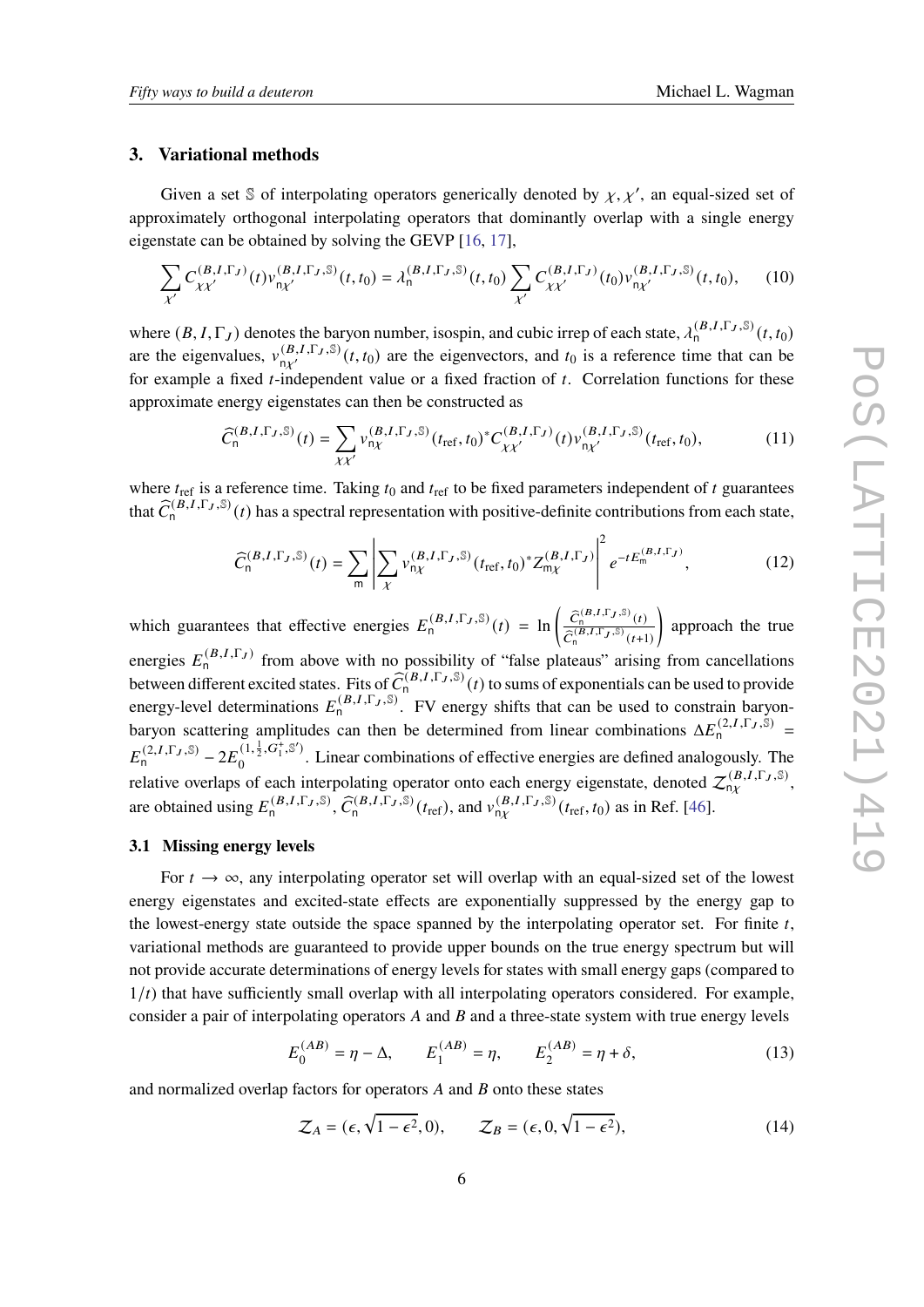with  $\epsilon \ll 1$  a real parameter. The eigenvalues obtained by solving the GEVP for the  $2 \times 2$ correlation-function matrix involving A and B are given to  $O(\epsilon^3)$  accuracy by

$$
\lambda_0^{(AB)} = e^{-(t-t_0)\eta} \left[ 1 + \epsilon^2 \left( e^{t\Delta} - e^{t_0\Delta} \right) + O(\epsilon^4) \right],
$$
\n
$$
\lambda_1^{(AB)} = e^{-(t-t_0)(\eta+\delta)} \left[ 1 + \epsilon^2 \left( e^{t(\Delta+\delta)} - e^{t_0(\Delta+\delta)} \right) + O(\epsilon^4) \right].
$$
\n(15)

The GEVP eigenvalues will therefore not recover the true ground-state energy unless  $t$  is large enough that  $e^{t\Delta}$  compensates for the  $O(\epsilon^2)$  overlap-factor suppression. An asymmetric correlation function involving  $A$  and  $B$  operators, however, will overlap perfectly with the true ground state with zero excited-state contamination. This example can be trivially generalized to include more states and interpolating operators.

# **4. Numerical study**

A variational study including the operators above is performed using  $N_{\text{cfg}} = 167$  gauge-field configurations with  $N_f = 3$  degenerate quarks with  $m_{\pi} = 806$  MeV,  $L = 32$ , and  $a = 0.1453(16)$ fm [\[28\]](#page-11-7), corresponding to a subset of the configurations used in Refs. [\[28,](#page-11-7) [31,](#page-11-8) [33\]](#page-11-2). The tadpoleimproved [\[47\]](#page-12-9) Lüscher-Weisz gauge-field action [\[48\]](#page-12-10) and the Wilson quark action including the Sheikholeslami-Wohlert (clover) improvement term [\[49\]](#page-12-11) are used with one step of four-dimensional stout smearing [\[50\]](#page-12-12) with  $\rho = 0.125$  applied to the gauge field. Sparsened timeslice-to-all quark propagators with  $S = 4$ , corresponding to  $L<sub>S</sub> = 8$ , are computed using Gaussian smeared sources and sinks with two different widths denoted below as  $W$  for "wide" and  $T$  for "thin." The Qlua LQCD software framework [\[51\]](#page-12-13) is used to perform these calculations. Sparsened timeslice-toall propagators are stored and subsequently used to calculate correlation-function matrices using C++ codes including significant scheduling and memory optimizations facilitated by the polyhedral compiler Tiramisu [\[41\]](#page-12-3).

For the nucleon, a  $2\times2$  correlation-function matrix including thin- and wide-smeared interpolating operators is used to construct GEVP correlation functions. A similar fitting strategy is employed as in Ref.  $[52]$ : single- and multi-exponential fits with a variety of minimum  $t$  included in fits are performed, an information criterion is used to determine the optimal number of states to include in each fit, and a weighted average of acceptable fit results is used to determine  $E_0^{(B,I,\Gamma_J,\mathbb{S})}$ . The result for the nucleon mass,  $E_0^{(1,\frac{1}{2},G_1^*,\mathbb{S}_N)}$  $\binom{(1, \frac{1}{2}, \mathbf{G}_1^T, \mathbf{S}_N)}{0} = 1.2031(30)$ , is consistent with previous higher-precision determinations using the same gauge-field ensemble, which obtained  $M_N = 1.20396(83)$  [\[33\]](#page-11-2).

For  $B = 2$  systems, correlation-function matrices for  $I \in \{0, 1\}$  channels include thin- and widesmeared hexaquark operators, all linearly independent dibaryon operators with  $s \leq 6$ , and quasilocal operators with exponential localization scales  $\kappa_q \in {\kappa_1, \kappa_2, \kappa_3} = {0.035, 0.070, 0.14}$ . These scales are associated with binding energies of {0.0010, 0.0041, 0.016} in lattice units, corresponding to {1.4, 5.5, 22} MeV, which ranges from less than the binding energy of the deuteron in nature to the average of the more deeply-bound results for negative FV energy shifts for the dineutron and deuteron channels obtained in Refs. [\[28,](#page-11-7) [31,](#page-11-8) [33\]](#page-11-2) for the same gauge-field ensemble.

Correlation-function matrices including all 22 interpolating operators with  $I = 1$  and  $\Gamma_J = A_1^+$ 1 are degenerate, that is det $[C_{\gamma\gamma'}^{(2,1,A_1^+)}(t)]$  is consistent with zero at  $1\sigma$  for all t, suggesting that this interpolating-operator set has statistically significant overlap with fewer than 22 LQCD energy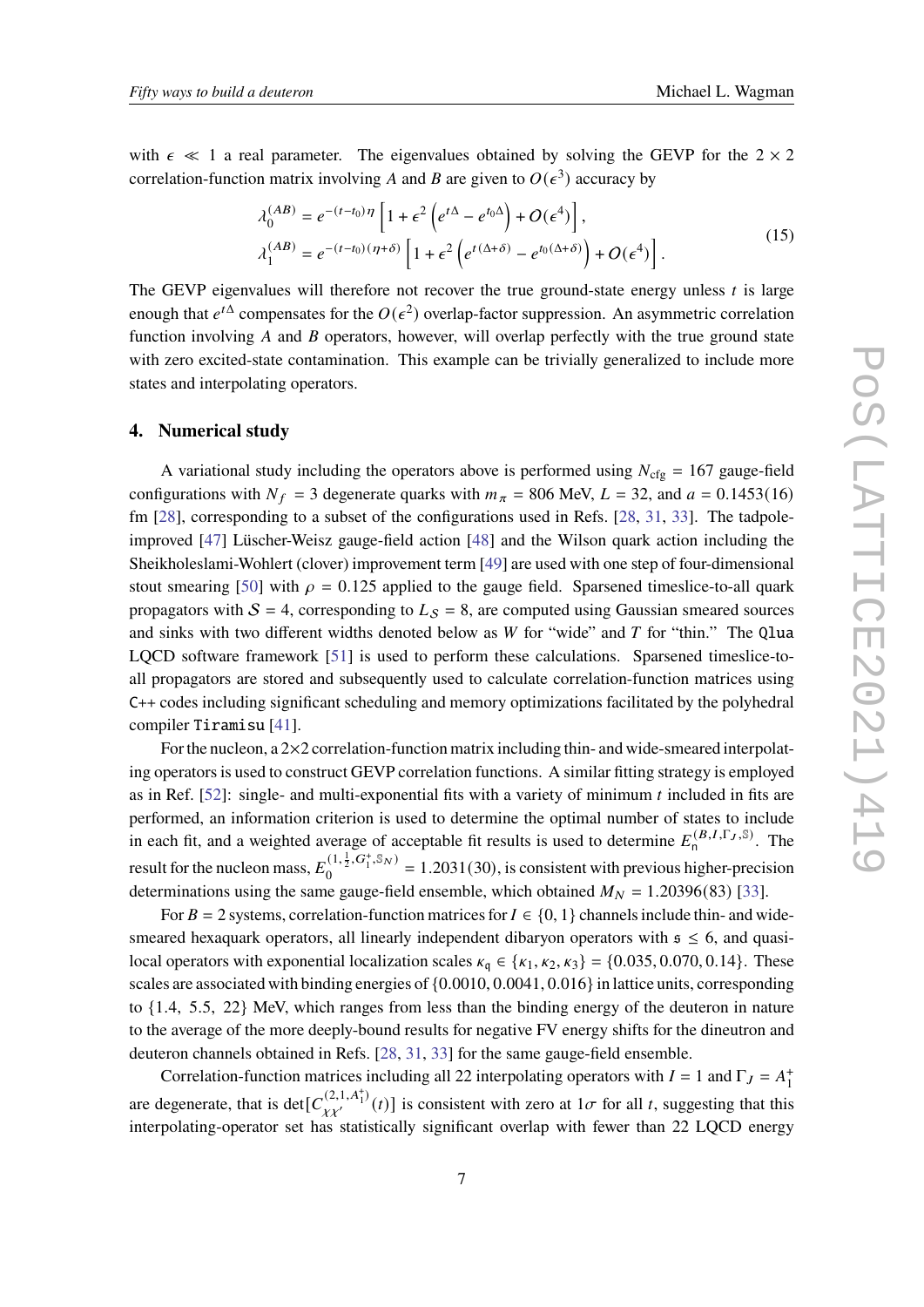<span id="page-7-0"></span>

**Figure 1:** The left panel shows effective FV energy shifts obtained using  $\mathbb{S}_{\widehat{\mathcal{O}}}^{(2,1,A_1^+)}$  $\overline{0}$ <sup>2,1,11</sup>/<sub>1</sub>. Light (dark) shaded regions are 67% bootstrap confidence intervals for final fit results (the highest weight fits), and dashed lines are non-interacting energies. These results for fitted FV energy shifts are also shown in the leftmost column of the right panel and compared to results obtained using interpolating operator sets  $\tilde{\mathbb{S}}_{\text{m}}^{(2,1,A_1^+)}$  $\widehat{m}$ <sup>(2,1,11</sup>) in which the operators that have largest overlap with a particular energy level are omitted as discussed in the main text.

eigenstates. Within the statistical precision of this work, the largest non-degenerate interpolatingoperator sets are found to include 16 operators. One such set,  $\mathbb{S}_{\odot}^{(\mathbb{Z},1,A_1^*)}$ , includes all hexaquark and dibaryon operators with  $\mathfrak{s} \leq 6$  but no quasi-local operators. The FV energy shifts obtained using this interpolating operator set are shown in Fig. [1,](#page-7-0) and in particular  $\Delta E_0^{(2,1,A_1^+, \tilde{\mathbb{S}}_0)}$  $\binom{(2,1,A_1^1,8_0)}{0}$  = -0.0037(18). Other interpolating operator sets with  $\mathfrak{s} \in \{0, 1\}$  dibaryon operators replaced by quasi-local interpolating operators give consistent results with larger statistical uncertainties. However, applying the same fitting procedure to asymmetric correlation functions with hexaguark sources and  $\epsilon = 0$  dibaryon sinks gives a corresponding ground-state FV energy shift of  $-0.0091(75)$ , while results from analogous correlation functions using a superset of this gauge-field ensemble in Ref. [\[28\]](#page-11-7), Ref. [\[31\]](#page-11-8), and Ref. [\[33\]](#page-11-2) give results of −0.0111(21), −0.0127(21), and −0.0137(17), respectively.

Subsets of  $\mathbb{S}_{\odot}^{(2,1,A_1^+)}$  $(2,1,A_1^+)$  that in which dibaryon operators with  $\mathfrak{s} = m$  are omitted, denoted  $\tilde{\mathbb{S}}_{\textcircled{m}}^{(2,1,A_1^+)}$ m with  $0 \le m \le 6$ , and a set in which hexaquark operators are omitted, denoted  $\tilde{\mathcal{S}}_{\textcircled{2}}^{(2,1,A_1^+)}$  $(\overline{z_1}, \overline{z_1}, \overline{z_1})$ , give energy level determinations that differ from those obtained using  $\mathcal{S}_{\odot}^{(2,1,A_1^+)}$  $\frac{1}{0}$  at high statistical significance as shown in Fig. [1.](#page-7-0) The energy levels that dominantly overlap with the omitted interpolating operators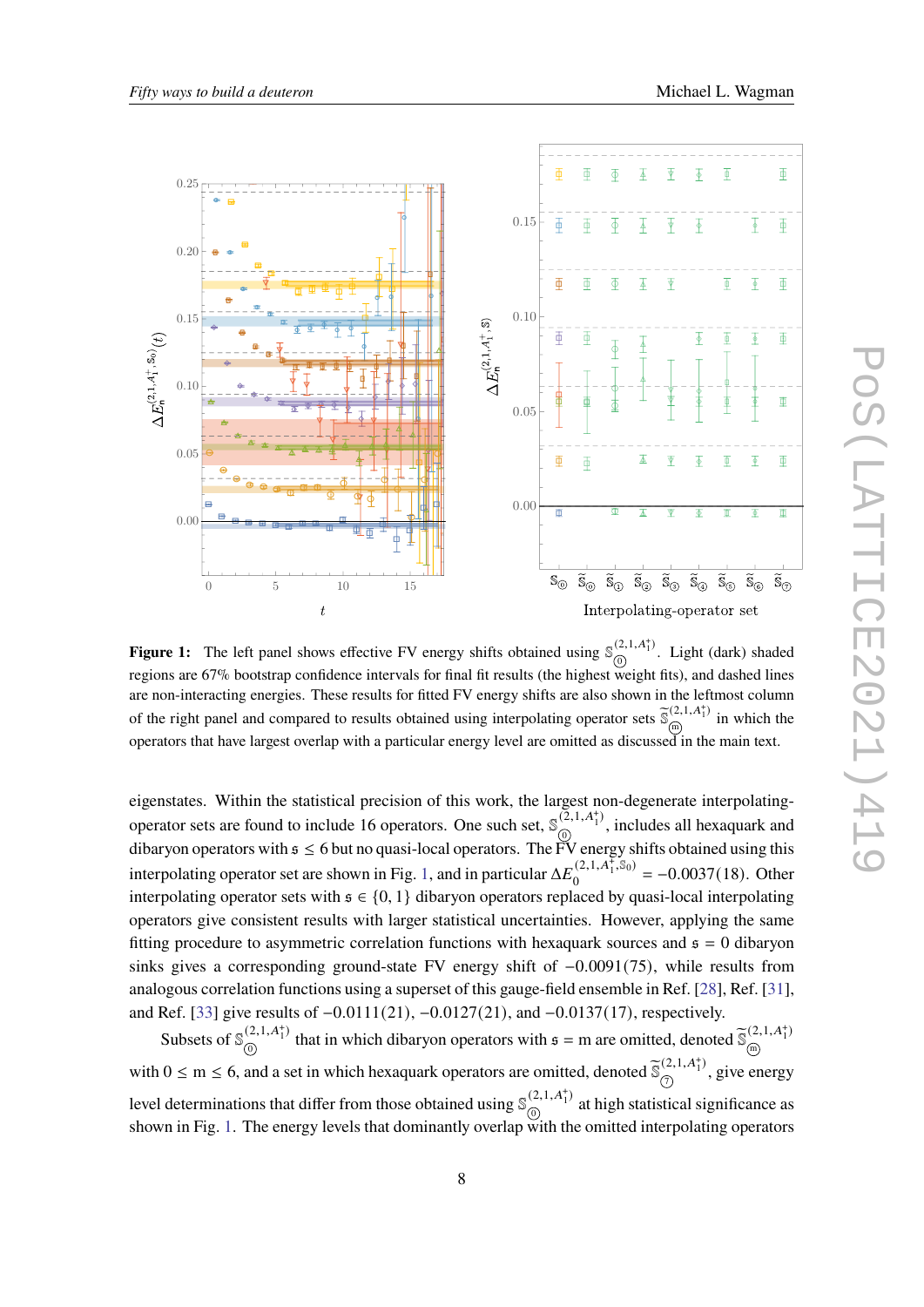<span id="page-8-0"></span>

**Figure 2:** Results for relative overlap factors  $\mathcal{Z}_{n\chi}^{(2,1,A_1^+,S_0)}$  for dibaryon operators  $D_{s1g}$  and hexaquark operators  $H_g$  with GEVP eigenstates in the dineutron channel.

appear to be missing in results obtained using  $\tilde{\mathbb{S}}_{\widehat{\omega}}^{(2,1,A_1^+)}$  $\lim_{m \to \infty}$ , while the results for other energy levels are unaffected within statistical uncertainties. Overlap-factor calculations further show that the interpolating-operators with the largest overlap with each state are approximately orthogonal, see Fig. [2.](#page-8-0)  $\tilde{\mathbb{S}}_{\odot}^{(2,1,\hat{A}_{1}^{+})}$  $\frac{\partial \mathcal{L}(X,Y)}{\partial y}$  provides a ground-state energy determination that is consistent with the firstexcited-state energy determined using  $\mathbb{S}_{\mathbb{Q}}^{(2,1,A_1^+)}$  $\frac{1}{0}$ , demonstrating analogous behavior to the model discussed in Sec. [3.1.](#page-5-0) Despite these discrepancies, it is important to note that all results obtained using variational methods are consistent if interpreted as upper bounds on energy levels.

Results for the deuteron channel are analogous. Correlation-function matrices involving all 48 operators with  $I = 0$  and  $\Gamma_J = T_1^+$  $n_1^+$  considered are found to be degenerate. The largest non-degenerate sets include 42 interpolating operators, for example  $\mathcal{S}_{\odot}^{(2,0,T_1^+)}$  $\frac{\partial}{\partial x}$ , which includes all hexaquark and dibaryon but no quasi-local interpolating operators. Consistent results are obtained when  $\mathfrak{s} \in \{0,1\}$ dibaryon operators are replaced with quasi-local operators, but removing operators from  $\mathbb{S}_{\odot}^{(2,0,T_1^+)}$  $\mathfrak{g}$ again leads to missing energy levels and a set of 40 interpolating operators misses the ground state identified by  $\mathbb{S}_{\odot}^{(2,0,T_1^+)}$  $\overline{0}$ <sup>2,0,1</sup><sup>1</sup>. Overlap quality, rather than interpolating operator quantity, is essential to ensure that energy levels are accurately determined using variational methods.

To robustly determine the two-nucleon energy spectrum, future studies must include a wide range of interpolating operators that span as much physically motivated Hilbert space as possible. Although GEVP results can reconstruct hexaquark-dibaryon correlation functions as linear combinations of states that are closer to threshold than the apparent plateau observed in these correlation functions, it is also possible that these asymmetric correlation functions could reveal an actual state that has smaller overlap than other states with all interpolating operators considered here. Further studies of interpolating-operator dependence are needed to assess the systematic uncertainties associated with LQCD calculations of multi-baryon systems.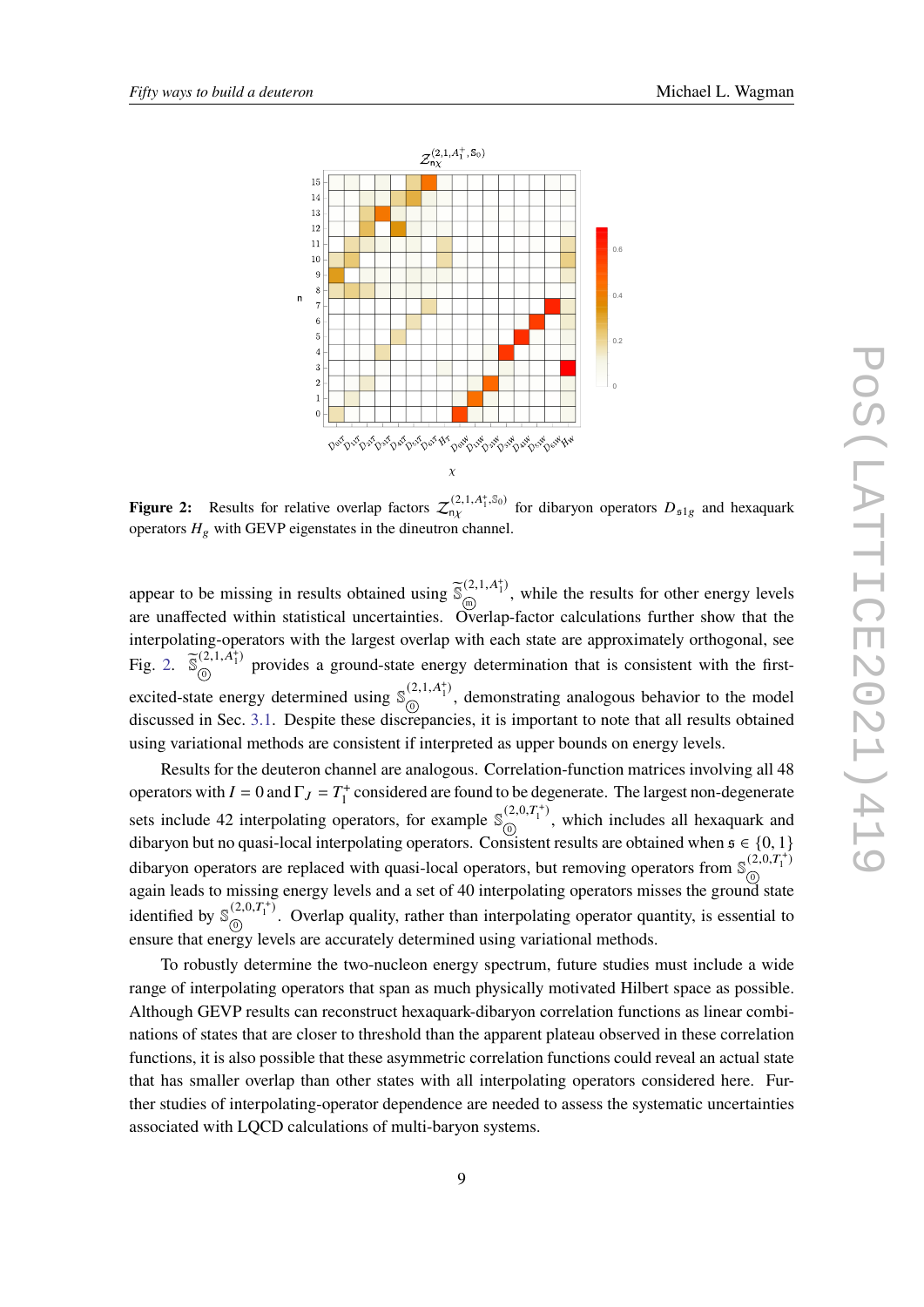## **Acknowledgments**

I gratefully thank my collaborators on the research presented here: Saman Amarasinghe, Riyadh Baghdadi, Zohreh Davoudi, William Detmold, Marc Illa, Assumpta Parreño, Andrew Pochinsky, and Phiala Shanahan. I further thank Silas Beane, Kostas Orginos, and Martin Savage for extensive discussions and Martin Savage for collaboration in the early stages of this work. This research used resources of the Oak Ridge Leadership Computing Facility at the Oak Ridge National Laboratory, which is supported by the Office of Science of the U.S. Department of Energy under Contract number DE-AC05-00OR22725, and the University of Washington Hyak computational infrastructure. Computations used the Qlua [\[51\]](#page-12-13) and Tiramisu [\[41\]](#page-12-3) software libraries. This manuscript has been authored by Fermi Research Alliance, LLC under Contract No. DE-AC02- 07CH11359 with the U.S. Department of Energy, Office of Science, Office of High Energy Physics.

# **References**

- <span id="page-9-0"></span>[1] G. Parisi. The Strategy for Computing the Hadronic Mass Spectrum. *Phys. Rept.*, 103:203– 211, 1984.
- [2] G. Peter Lepage. The Analysis of Algorithms for Lattice Field Theory. In *Theoretical Advanced Study Institute in Elementary Particle Physics*, 6 1989.
- [3] Silas R. Beane, William Detmold, Thomas C Luu, Kostas Orginos, Assumpta Parreño, Martin J. Savage, Aaron Torok, and AndreWalker-Loud. High Statistics Analysis using Anisotropic Clover Lattices. II. Three-Baryon Systems. *Phys. Rev. D*, 80:074501, 2009.
- [4] Michael L. Wagman and Martin J. Savage. Statistics of baryon correlation functions in lattice QCD. *Phys. Rev. D*, 96(11):114508, 2017.
- <span id="page-9-1"></span>[5] Zohreh Davoudi, William Detmold, Kostas Orginos, Assumpta Parreño, Martin J. Savage, Phiala Shanahan, and Michael L. Wagman. Nuclear matrix elements from lattice QCD for electroweak and beyond-Standard-Model processes. *Phys. Rept.*, 900:1–74, 2021.
- <span id="page-9-2"></span>[6] Martin Lüscher. Volume Dependence of the Energy Spectrum in Massive Quantum Field Theories. 2. Scattering States. *Commun. Math. Phys.*, 105:153–188, 1986.
- <span id="page-9-3"></span>[7] N. Ishii, S. Aoki, and T. Hatsuda. The Nuclear Force from Lattice QCD. *Phys. Rev. Lett.*, 99:022001, 2007.
- <span id="page-9-4"></span>[8] Takashi Inoue, Noriyoshi Ishii, Sinya Aoki, Takumi Doi, Tetsuo Hatsuda, Yoichi Ikeda, Keiko Murano, Hidekatsu Nemura, and Kenji Sasaki. Bound H-dibaryon in Flavor SU(3) Limit of Lattice QCD. *Phys. Rev. Lett.*, 106:162002, 2011.
- <span id="page-9-5"></span>[9] Sinya Aoki and Takumi Doi. Lattice QCD and baryon-baryon interactions: HAL QCD method. *Front. in Phys.*, 8:307, 2020.
- <span id="page-9-6"></span>[10] Michael C. Birse. Potential problems with interpolating fields. *Eur. Phys. J. A*, 53(11):223, 2017.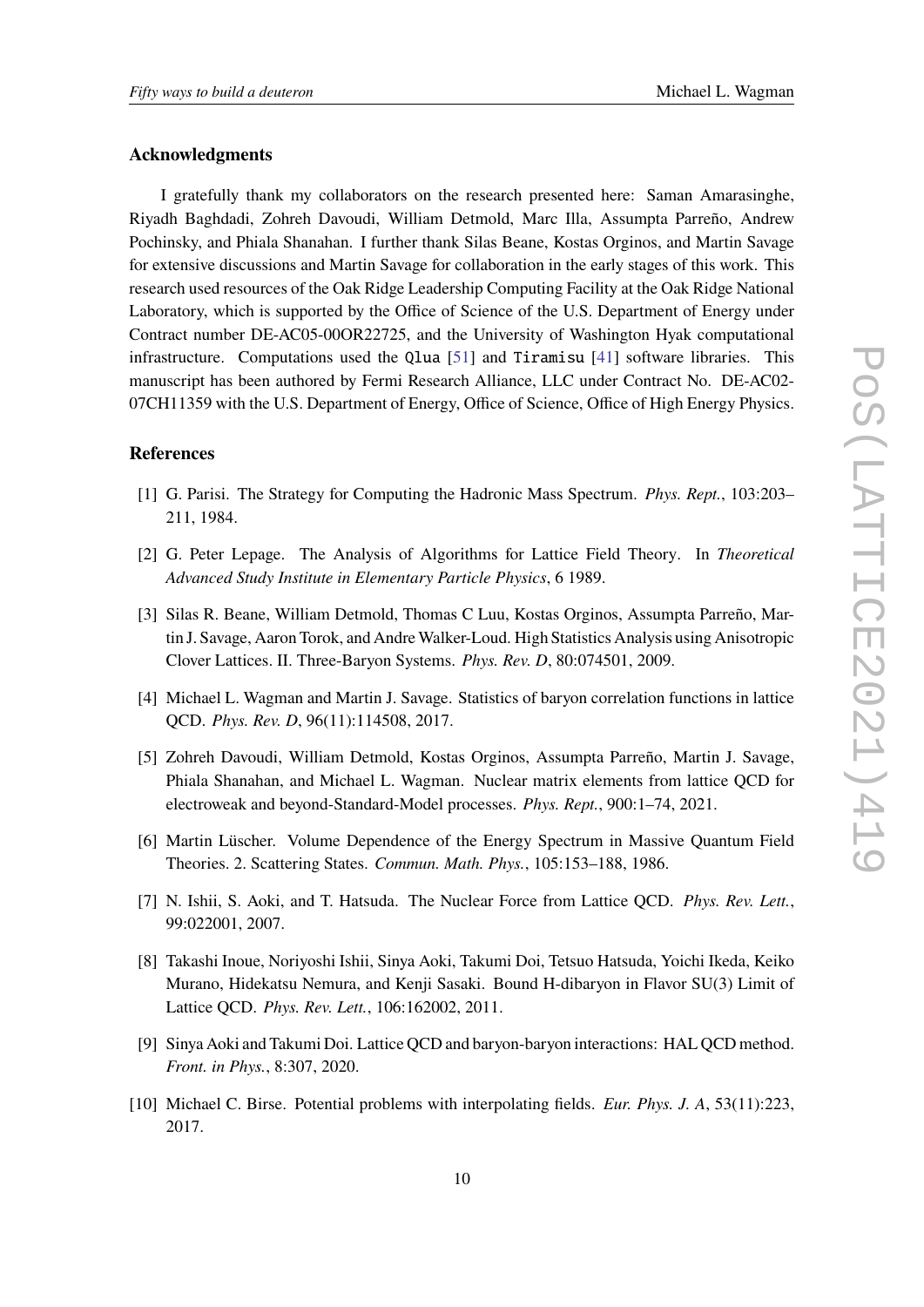- [11] S. R. Beane, W. Detmold, K. Orginos, and M. J. Savage. Nuclear Physics from Lattice QCD. *Prog. Part. Nucl. Phys.*, 66:1–40, 2011.
- [12] Takeshi Yamazaki and Yoshinobu Kuramashi. Relation between scattering amplitude and Bethe-Salpeter wave function in quantum field theory. *Phys. Rev. D*, 96(11):114511, 2017.
- [13] Takumi Iritani, Sinya Aoki, Takumi Doi, Shinya Gongyo, Tetsuo Hatsuda, Yoichi Ikeda, Takashi Inoue, Noriyoshi Ishii, Hidekatsu Nemura, and Kenji Sasaki. Systematics of the HAL QCD Potential at Low Energies in Lattice QCD. *Phys. Rev. D*, 99(1):014514, 2019.
- <span id="page-10-10"></span>[14] Christian Drischler, Wick Haxton, Kenneth McElvain, Emanuele Mereghetti, Amy Nicholson, Pavlos Vranas, and André Walker-Loud. Towards grounding nuclear physics in QCD. 10 2019.
- <span id="page-10-0"></span>[15] G. Fox, R. Gupta, O. Martin, and S. Otto. Monte Carlo Estimates of the Mass Gap of the O(2) and O(3) Spin Models in (1+1)-dimensions. *Nucl. Phys. B*, 205:188–220, 1982.
- <span id="page-10-2"></span>[16] Christopher Michael and I. Teasdale. Extracting Glueball Masses From Lattice QCD. *Nucl. Phys. B*, 215:433–446, 1983.
- <span id="page-10-1"></span>[17] Martin Lüscher and Ulli Wolff. How to Calculate the Elastic Scattering Matrix in Twodimensional Quantum Field Theories by Numerical Simulation. *Nucl. Phys. B*, 339:222–252, 1990.
- <span id="page-10-3"></span>[18] C. R. Allton et al. Gauge invariant smearing and matrix correlators using Wilson fermions at Beta = 6.2. *Phys. Rev. D*, 47:5128–5137, 1993.
- <span id="page-10-4"></span>[19] Tommy Burch, Christof Gattringer, Leonid Ya. Glozman, Reinhard Kleindl, C. B. Lang, and Andreas Schaefer. Spatially improved operators for excited hadrons on the lattice. *Phys. Rev. D*, 70:054502, 2004.
- <span id="page-10-5"></span>[20] Michael Peardon, John Bulava, Justin Foley, Colin Morningstar, Jozef Dudek, Robert G. Edwards, Balint Joó, Huey-Wen Lin, David G. Richards, and Keisuke Jimmy Juge. A Novel quark-field creation operator construction for hadronic physics in lattice QCD. *Phys. Rev. D*, 80:054506, 2009.
- <span id="page-10-6"></span>[21] Colin Morningstar, John Bulava, Justin Foley, Keisuke J. Juge, David Lenkner, Mike Peardon, and Chik Him Wong. Improved stochastic estimation of quark propagation with Laplacian Heaviside smearing in lattice QCD. *Phys. Rev. D*, 83:114505, 2011.
- <span id="page-10-7"></span>[22] Jozef J. Dudek, Robert G. Edwards, and Christopher E. Thomas. Energy dependence of the  $\rho$  resonance in  $\pi\pi$  elastic scattering from lattice QCD. *Phys. Rev. D*, 87(3):034505, 2013. [Erratum: Phys.Rev.D 90, 099902 (2014)].
- <span id="page-10-8"></span>[23] David J. Wilson, Raul A. Briceño, Jozef J. Dudek, Robert G. Edwards, and Christopher E. Thomas. Coupled  $\pi \pi$ ,  $K \bar{K}$  scattering in P-wave and the  $\rho$  resonance from lattice OCD. Phys. *Rev. D*, 92(9):094502, 2015.
- <span id="page-10-9"></span>[24] C. B. Lang and V. Verduci. Scattering in the  $\pi N$  negative parity channel in lattice QCD. *Phys. Rev. D*, 87(5):054502, 2013.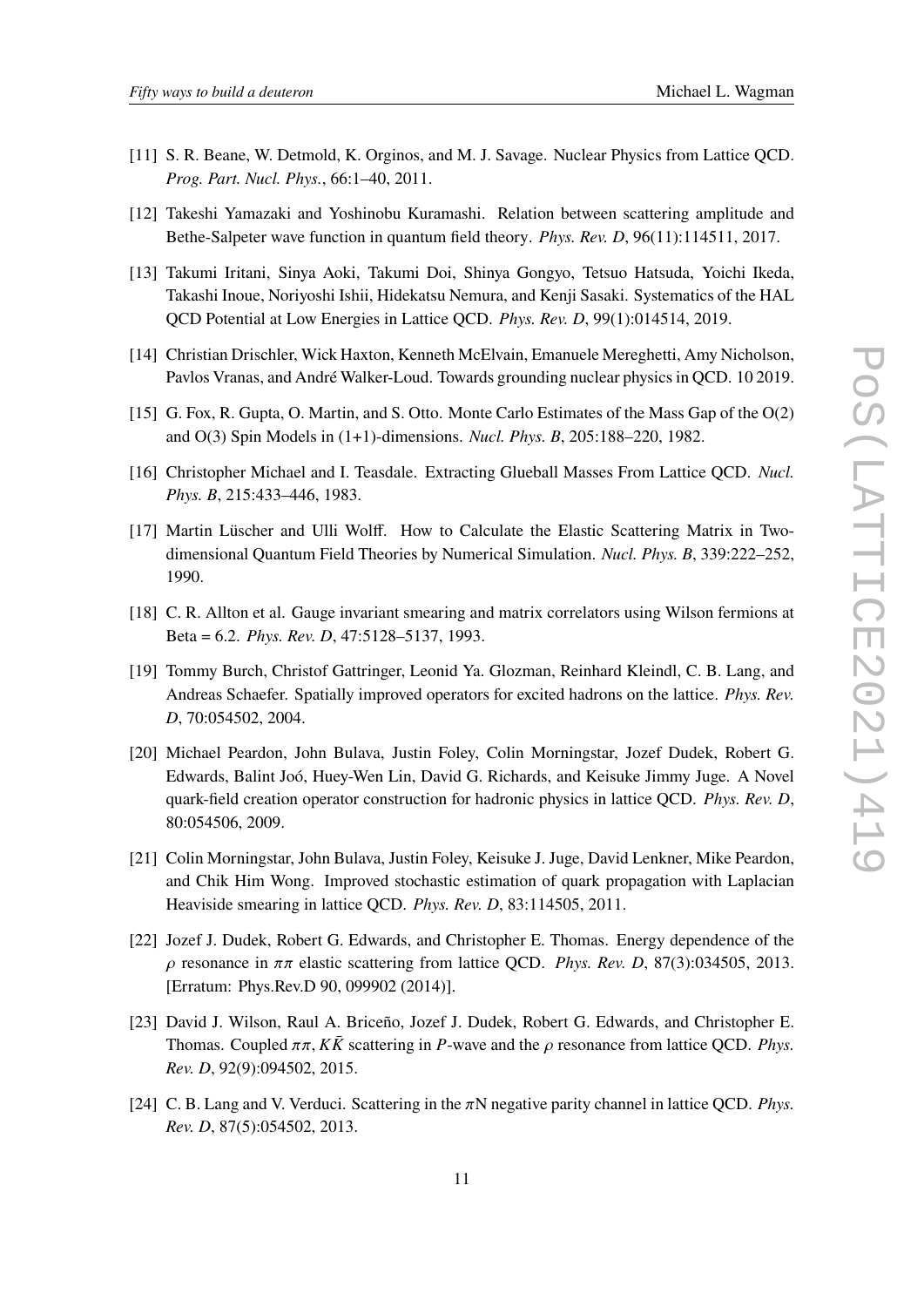- <span id="page-11-0"></span>[25] Adrian L. Kiratidis, Waseem Kamleh, Derek B. Leinweber, and Benjamin J. Owen. Lattice baryon spectroscopy with multi-particle interpolators. *Phys. Rev. D*, 91:094509, 2015.
- <span id="page-11-1"></span>[26] S. R. Beane et al. Evidence for a Bound H-dibaryon from Lattice QCD. *Phys. Rev. Lett.*, 106:162001, 2011.
- [27] S. R. Beane, E. Chang, W. Detmold, H. W. Lin, T. C. Luu, K. Orginos, A. Parreño, M. J. Savage, A. Torok, and A. Walker-Loud. The Deuteron and Exotic Two-Body Bound States from Lattice QCD. *Phys. Rev. D*, 85:054511, 2012.
- <span id="page-11-7"></span>[28] S. R. Beane, E. Chang, S. D. Cohen, William Detmold, H. W. Lin, T. C. Luu, K. Orginos, A. Parreño, M. J. Savage, and A. Walker-Loud. Light Nuclei and Hypernuclei from Quantum Chromodynamics in the Limit of SU(3) Flavor Symmetry. *Phys. Rev. D*, 87(3):034506, 2013.
- [29] Takeshi Yamazaki, Ken-ichi Ishikawa, Yoshinobu Kuramashi, and Akira Ukawa. Helium nuclei, deuteron and dineutron in 2+1 flavor lattice QCD. *Phys. Rev. D*, 86:074514, 2012.
- [30] S. R. Beane, E. Chang, S. D. Cohen, W. Detmold, P. Junnarkar, H. W. Lin, T. C. Luu, K. Orginos, A. Parreño, M. J. Savage, and A. Walker-Loud. Nucleon-Nucleon Scattering Parameters in the Limit of SU(3) Flavor Symmetry. *Phys. Rev. C*, 88(2):024003, 2013.
- <span id="page-11-8"></span>[31] Evan Berkowitz, Thorsten Kurth, Amy Nicholson, Balint Joó, Enrico Rinaldi, Mark Strother, Pavlos M. Vranas, and André Walker-Loud. Two-Nucleon Higher Partial-Wave Scattering from Lattice QCD. *Phys. Lett. B*, 765:285, 2017.
- [32] Takeshi Yamazaki, Ken-ichi Ishikawa, Yoshinobu Kuramashi, and Akira Ukawa. Study of quark mass dependence of binding energy for light nuclei in 2+1 flavor lattice QCD. *Phys. Rev. D*, 92(1):014501, 2015.
- <span id="page-11-2"></span>[33] Michael L. Wagman, Frank Winter, Emmanuel Chang, Zohreh Davoudi, William Detmold, Kostas Orginos, Martin J. Savage, and Phiala E. Shanahan. Baryon-Baryon Interactions and Spin-Flavor Symmetry from Lattice Quantum Chromodynamics. *Phys. Rev. D*, 96(11):114510, 2017.
- <span id="page-11-3"></span>[34] Takumi Doi and Michael G. Endres. Unified contraction algorithm for multi-baryon correlators on the lattice. *Comput. Phys. Commun.*, 184:117, 2013.
- <span id="page-11-4"></span>[35] William Detmold and Kostas Orginos. Nuclear correlation functions in lattice QCD. *Phys. Rev. D*, 87(11):114512, 2013.
- <span id="page-11-5"></span>[36] A. Francis, J.R. Green, P.M. Junnarkar, Ch. Miao, T.D. Rae, and H. Wittig. Lattice QCD study of the *H* dibaryon using hexaquark and two-baryon interpolators. *Phys. Rev. D*, 99(7):074505, 2019.
- <span id="page-11-6"></span>[37] Ben Hörz et al. Two-nucleon S-wave interactions at the  $SU(3)$  flavor-symmetric point with  $m_{ud} \simeq m_s^{\text{phys}}$ : A first lattice QCD calculation with the stochastic Laplacian Heaviside method. *Phys. Rev. C*, 103(1):014003, 2021.